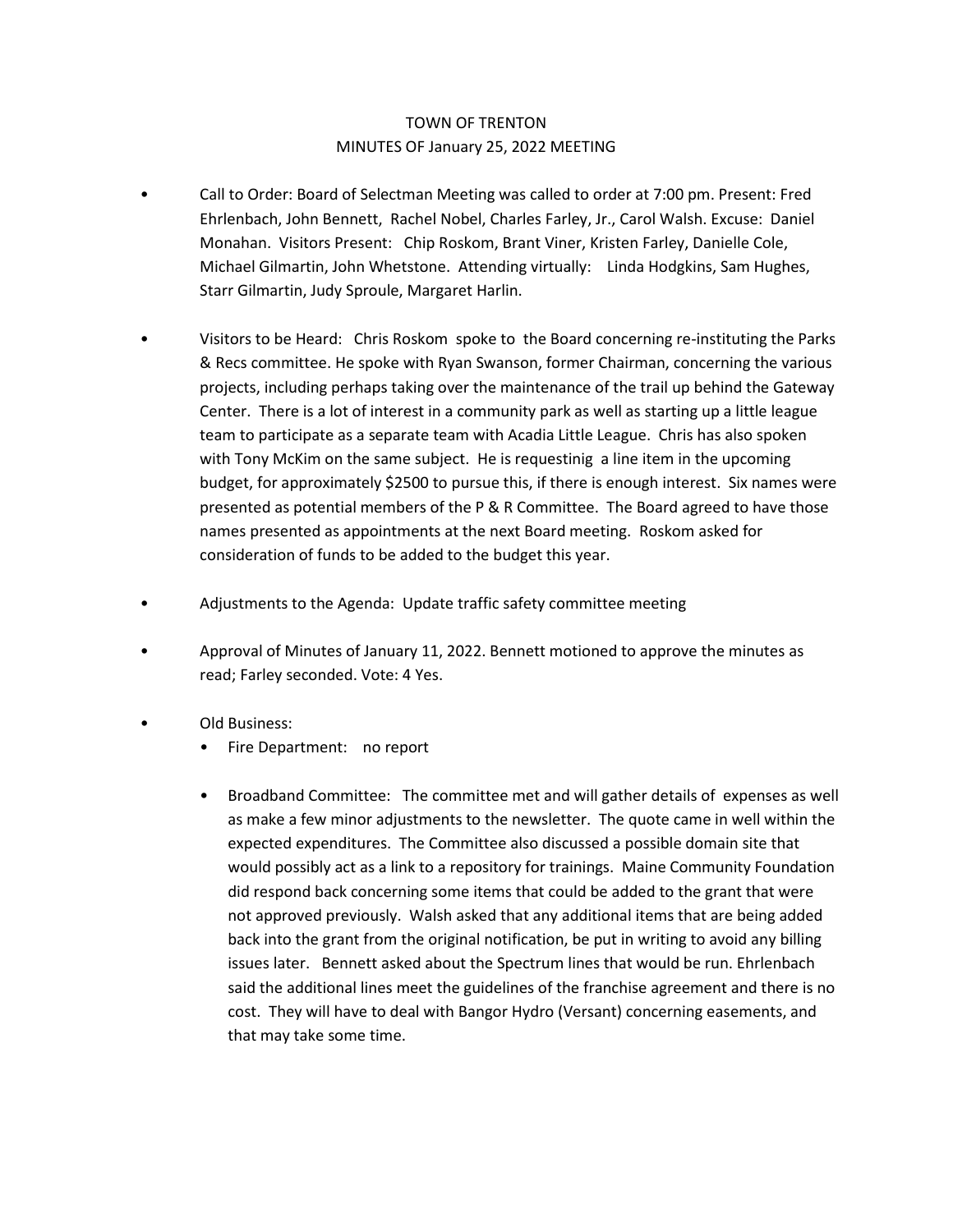Road Committee : The committee met on the  $20<sup>th</sup>$  along with two members of HCPC to discuss opportunities to work together on planning in Trenton. The first area of discussion was the transportation chapter of the comprehensive plan, which would not be a lot of work and could result in a draft from HCPC as soon a February. The second area would be an in-depth active transportation plan which would likely be an addendum. They discussed the issues of the area including bike and pedestrian safety. They could make recommendations with the committee and public feedback. That would be about a six month project. The committee felt that working with HCPC on both projects would be a good idea. Also discussed was the cost of the comprehensive plan update which could be as much as \$20,000 over two years.

## New Business:

- EMR Solid Waste Recycling: Mike Gilmartin has talked with Lee Worcester of EMR concerning the recent communication from EMR to the Towns. He posed a scenario where EMR would come to Trenton every Saturday 9 – 12 located at Salty Sand Way to gather recyclables. EMR will look into that and try to put a price against it for consideration. Nobel asked if there was a cost estimate under this scenario. Ehrlenbach said it would be \$800/month plus \$560 per trip, or \$9600 plus 6 tons costing \$10,000 for 6 tons of recyclables, at approximately \$1600/ton, or dispose of it at \$75/ton as we are doing now. Tony Smith of ADD has indicated that there are two potential buyers for the Fiberite plant, but that any sale is likely a year or two down the line. It was noted that the Worcester proposal is a month to month proposal and could be a stopgap until Fiberite can secure a buyer.
- Comprehensive Plan: Ehrlenbach put this item on the budget to address misinformation that has been circulating, including the Comprehensive Plan is out of date, we are not eligible for grants, and other issues. Title 30(A) § 187 section 4314 says that comprehensive plans adopted or amended by a municipality under the former Title 30 remains in effect till amended or repealed, Ehrlenbach stated that we have a Comprehensive Plan that was adopted under the former Title 30– it's not an issue. Nobel read information she had looked up that said a Comprehensive Plan will expire after 12 years. Ehrlenbach explained that the Town adopted their Plan under Title 30 and read the list of articles that were repealed since that time: [Title 30(A) sections 4341, 4342, 4343, 4344, 4347, 4348, 4349], allowing the Town's Comprehensive Plan to still be in compliance and in effect with no penalties. Nobel questioned why the DOT said the Town needed to update the growth management section of the Plan and Ehrlenbach again read from the State Statute 4324, that the Town "MAY" update their growth management plan. This is, by use of the word "may", an option, and not a mandate. He reiterated that the information is all on the State website and that was what he read to the Board. Ehrlenbach also read from the State website, the portion of the law that states the Municipal Officers may appoint members of a planning committee to update the growth management section of the Plan, or may designate any existing planning board to do so. He said our planning Board was established under